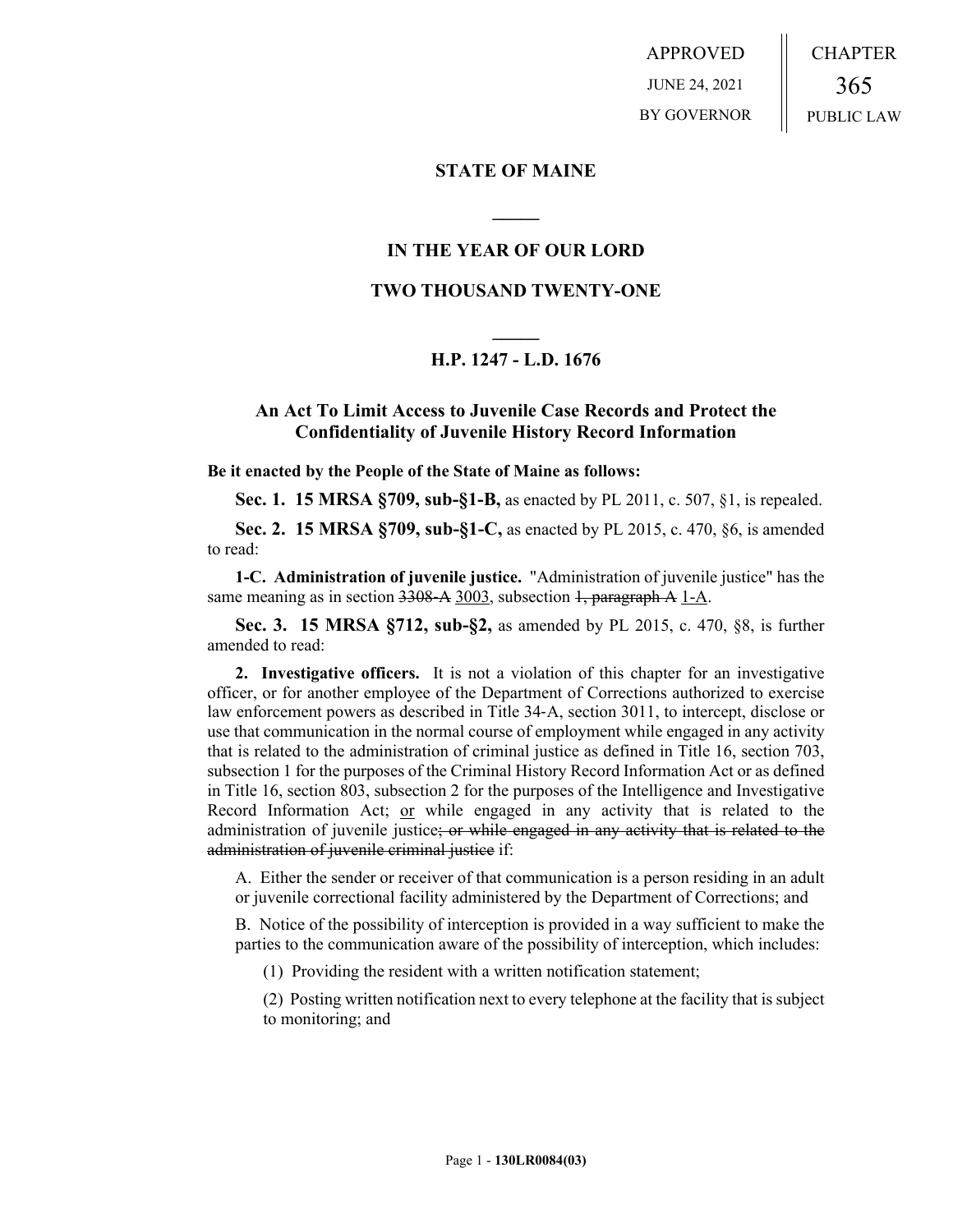(3) Informing the recipient of a telephone call from the resident by playing a recorded warning before the recipient accepts the call.

This subsection does not authorize any interference with the attorney-client privilege.

**Sec. 4. 15 MRSA §713, sub-§2,** as amended by PL 2015, c. 470, §10, is further amended to read:

**2. Contents obtained under this chapter.** The contents of an interception of any oral communication or wire communication that has been legally obtained pursuant to section 712, subsection 2 or 3 are admissible in the courts of this State, subject to the Maine Rules of Evidence, if related to the administration of criminal justice as defined in Title 16, section 703, subsection 1 for the purposes of the Criminal History Record Information Act or as defined in Title 16, section 803, subsection 2 for the purposes of the Intelligence and Investigative Record Information Act; the administration of juvenile justice; the administration of juvenile criminal justice; or the statutory functions of a state agency.

**Sec. 5. 15 MRSA §3003, sub-§1-A** is enacted to read:

**1-A. Administration of juvenile justice.** "Administration of juvenile justice" means activities related to the anticipation, prevention, detection, monitoring or investigation of known, suspected or possible juvenile crimes and the apprehension or summonsing, detention, conditional or unconditional release, informal adjustment, initial appearance, bind-over, adjudication, disposition, custody and supervision or rehabilitation of accused juveniles or adjudicated juvenile criminal offenders. "Administration of juvenile justice" includes the collection, storage and dissemination of juvenile case records and juvenile intelligence and investigative record information relating to the administration of juvenile justice.

**Sec. 6. 15 MRSA §3003, sub-§19-C** is enacted to read:

**19-C. Order of adjudication.** "Order of adjudication" means any document, including but not limited to a judgment and commitment order including conditions of juvenile probation if imposed, any dismissal form or any written order that constitutes the final disposition of a juvenile petition.

**Sec. 7. 15 MRSA §3003, sub-§28** is enacted to read:

**28. Victim.** "Victim" has the same meaning as in Title 17-A, section 2101, subsection 2.

**Sec. 8. 15 MRSA §3009, sub-§2,** as amended by PL 2003, c. 205, §3, is further amended to read:

**2. Release of information.** Upon the request of the superintendent or the superintendent's designee under subsection 1, the Department of Corrections shall release information as authorized under section  $3308$ –C, subsection  $74$ , paragraph B–1 C, subparagraph (3) and Title 34-A, section 1216, subsection 1, paragraph  $\overline{F}$  to be used by the reintegration team. Information received pursuant to this subsection is confidential and may not be further disseminated, except as otherwise provided by law.

**Sec. 9. 15 MRSA §3010** is enacted to read:

## **§3010. Dissemination of juvenile history record information by a Maine criminal justice agency**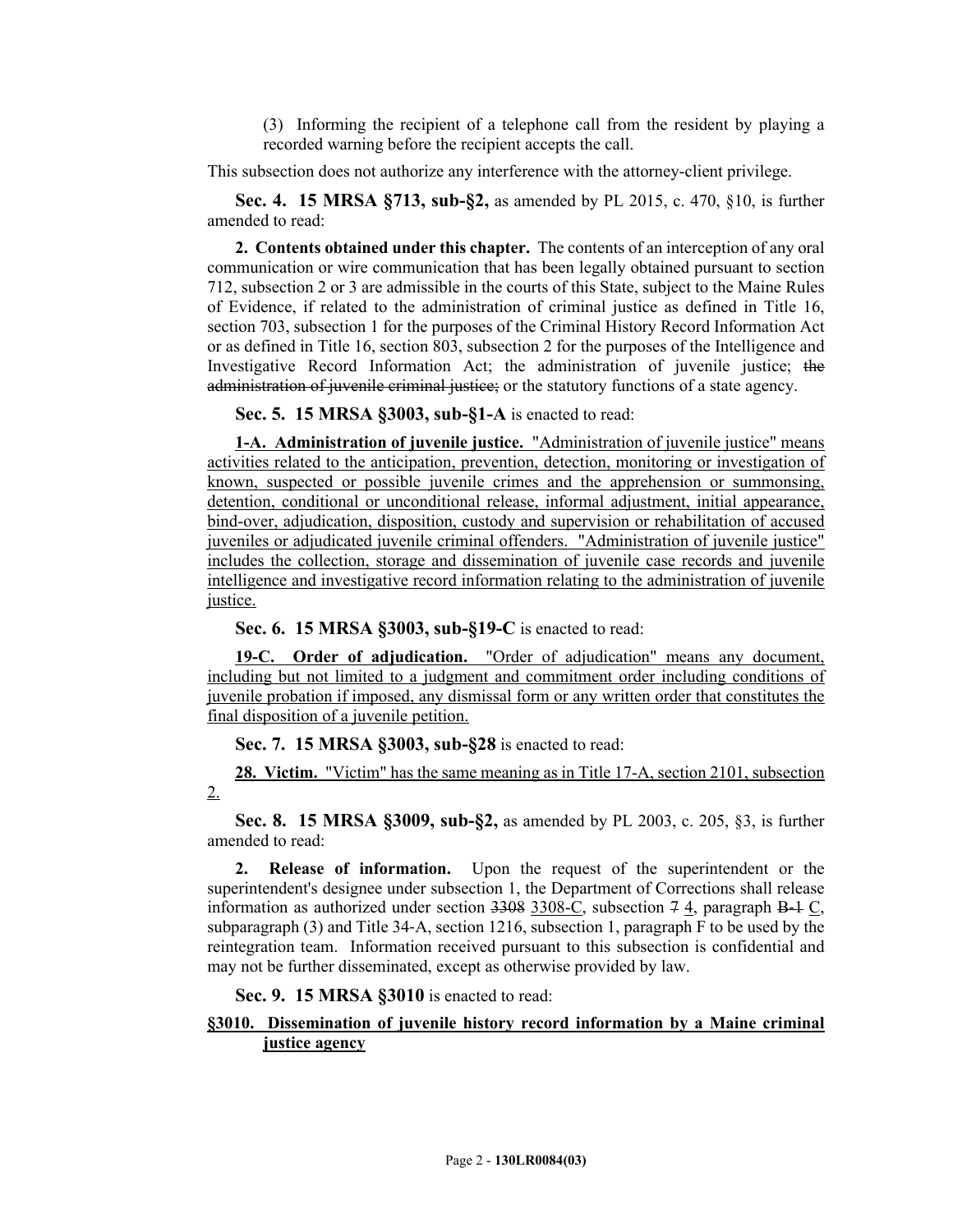**1. Definitions.** As used in this section, unless the context otherwise indicates, the following terms have the following meanings.

A. "Confidential juvenile history record information" means all juvenile history record information except public juvenile history record information.

B. "Criminal justice agency" has the same meaning as in Title 16, section 703, subsection 4.

C. "Dissemination" has the same meaning as in Title 16, section 703, subsection 6.

D. "Executive order" has the same meaning as in Title 16, section 703, subsection 7.

E. "Juvenile history record information" means information of record collected by a criminal justice agency or at the direction of a criminal justice agency or kept in the custody of a criminal justice agency that connects a specific, identifiable juvenile with formal involvement in the juvenile justice system either as a person accused of or adjudicated as having committed a juvenile crime. "Juvenile history record information" includes, but is not limited to, identifiable descriptions or notations of: summonses and arrests; detention; petitions charging a juvenile with a juvenile crime or any disposition stemming from such charges; post-plea or post-adjudication disposition; execution of and completion of any disposition alternatives imposed; release and discharge from involuntary commitment; any related pretrial and post-trial appeals; collateral attacks; and petitions for and warrants of pardons, commutations, reprieves and amnesties. "Juvenile history record information" does not include information of record of civil proceedings, including traffic infractions and other civil violations or juvenile intelligence and investigative record information as defined in section 3308-A, subsection 1, paragraph E. As used in this paragraph, "formal involvement in the juvenile justice system either as a person accused of or adjudicated as having committed a juvenile crime" means being within the jurisdiction of the juvenile justice system commencing with arrest, summons, referral to a juvenile community corrections officer, preliminary investigation or filing of a juvenile petition with the Juvenile Court and concluding with the completion of any informal adjustment agreement or the completion of any disposition entered by the Juvenile Court.

F. "Public juvenile history record information" means information indicating that a juvenile has been adjudicated as having committed a juvenile crime that would constitute murder or a Class A, B or C crime if the juvenile adjudicated were an adult and any resulting disposition imposed.

**2. Juvenile history record information confidential.** Except as provided in subsection 3, juvenile history record information is confidential and not open to public inspection, and does not constitute public records as defined in Title 1, section 402, subsection 3.

**3. Juvenile history record information pertaining to adjudications.** Notwithstanding subsection 2, if a juvenile has been adjudicated as having committed a juvenile crime that would constitute murder or a Class A, B or C crime if the juvenile adjudicated were an adult, then that adjudication and any resulting disposition imposed, but no other related juvenile history record information, may be disclosed publicly.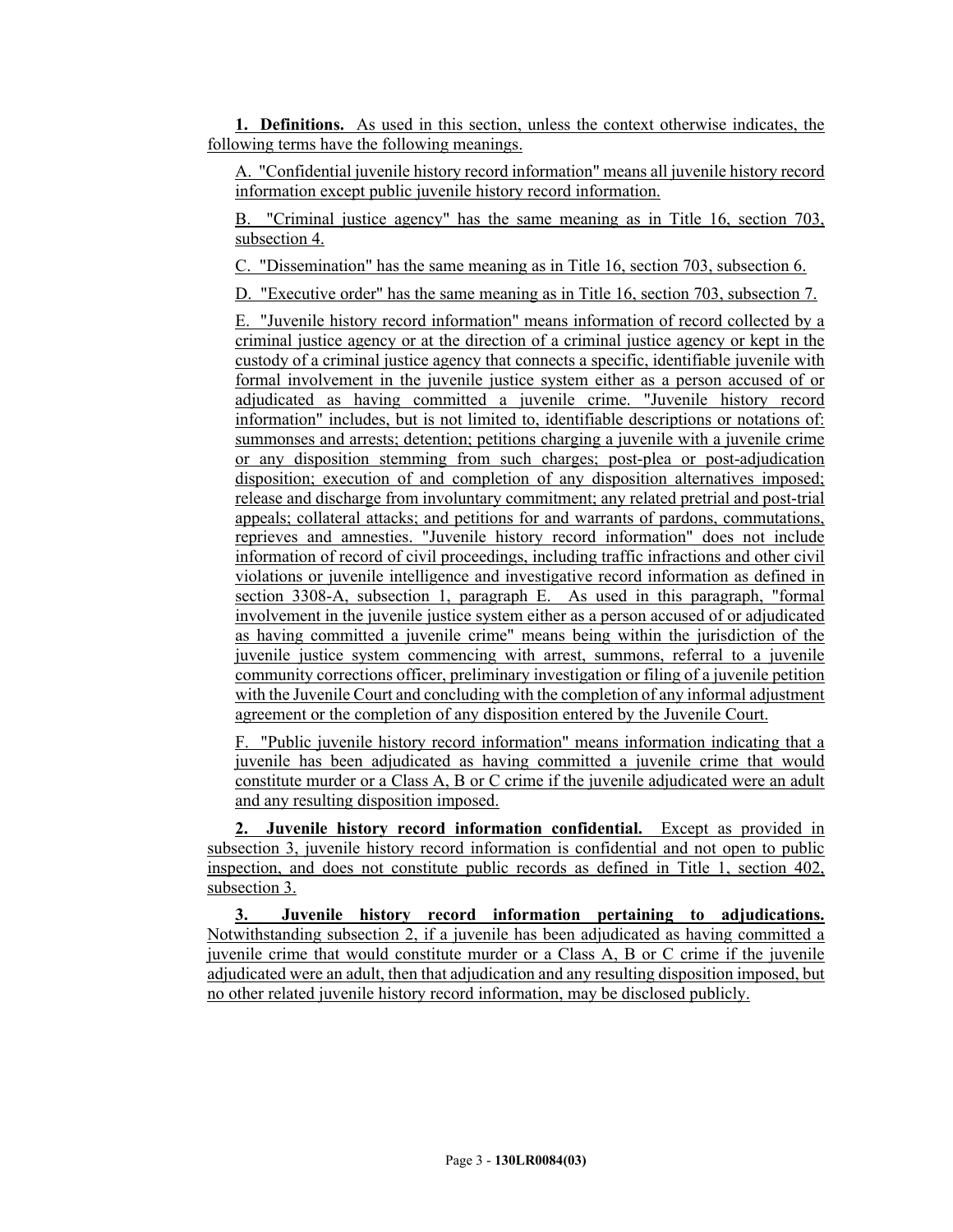**4. Dissemination of juvenile history record information by Maine criminal justice agency.** A Maine criminal justice agency, whether directly or through any intermediary, may disseminate confidential juvenile history record information only to:

A. Another criminal justice agency for the purpose of the administration of juvenile justice, the administration of criminal justice or criminal justice agency employment;

B. Any person for any purpose when expressly authorized by a statute, court rule, court decision or court order containing language specifically referring to confidential juvenile history record information or one or more of the types of confidential juvenile history record information; or

C. A public entity for purposes of international travel, such as issuing visas and granting of citizenship.

**5. Required inquiry to State Bureau of Identification.** A Maine criminal justice agency, other than a court, shall query the Department of Public Safety, State Bureau of Identification before disseminating any confidential juvenile history record information for a noncriminal justice purpose to ensure that the most up-to-date disposition information is being used. For purposes of this subsection, "noncriminal justice purpose" means a purpose other than for the administration of juvenile justice, the administration of criminal justice or criminal justice agency employment.

**6. Unlawful dissemination of confidential juvenile history record information.**  Any person who intentionally disseminates confidential juvenile history record information knowing it to be in violation of any provision of this chapter commits a civil violation for which a fine of not more than \$1,000 may be adjudged. The District Court has jurisdiction over violations under this subsection.

**Sec. 10. 15 MRSA §3307,** as amended by PL 2019, c. 525, §16, is further amended to read:

## **§3307. Publicity and record Disclosure of juvenile's identity**

**1-A. Disclosure of juvenile's identity.** A law enforcement officer, officer of the court, juvenile community corrections officer or other representative of the Department of Corrections may not disclose the identity of any juvenile until a petition is filed charging the juvenile with a juvenile crime described in subsection 2 open to public inspection pursuant to section 3308-C, subsection 2, paragraph A, B or C. This section does not preclude the disclosure of the identity of a juvenile to a complainant or victim  $\frac{d}{dt}$  is inveniled community corrections officer decides not to file a petition in accordance with section 3301, subsection 5, paragraph A or B or if the juvenile community corrections officer requests the prosecuting attorney to file a petition in accordance with section 3301, subsection 5, paragraph  $\mathbb{C}$ , or, if the victim is a minor, to the victim's parent or parents, guardian or legal custodian, to a criminal justice agency for the administration of juvenile justice or to the Department of Health and Human Services if necessary to carry out the statutory functions of that department, regardless of whether a petition has been or will be filed.

This section does not preclude the disclosure of the identity of a juvenile on conditional release pursuant to section 3203-A or on informal adjustment pursuant to section 3301 to a criminal justice agency for the administration of juvenile justice, or to the Department of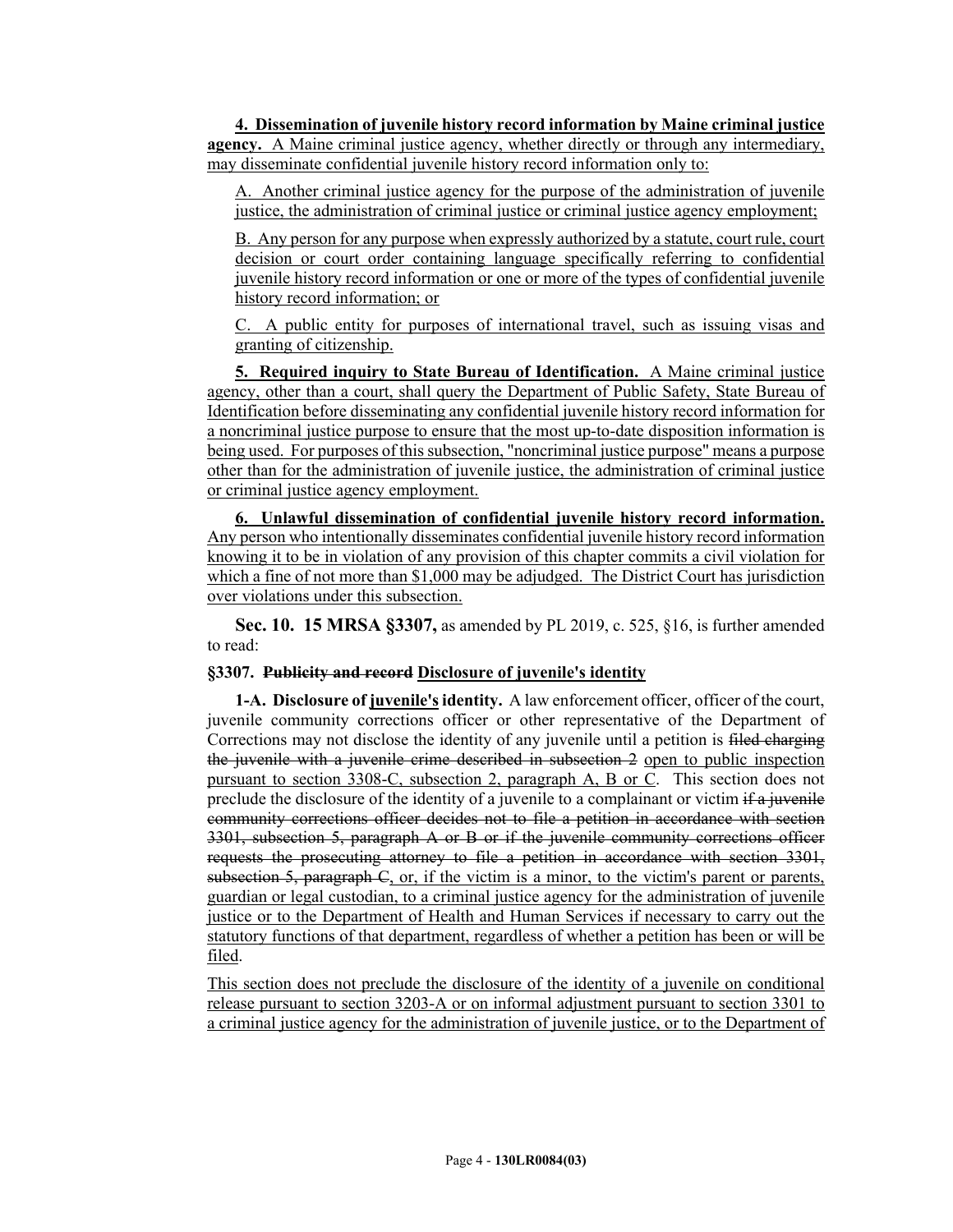Health and Human Services if necessary to carry out the statutory functions of that department.

**1-B. Disclosure of juvenile's identity to victim.** Upon request, the identity of a juvenile subject to Juvenile Court proceedings must be disclosed by the Juvenile Court to:

A. The victim;

B. If the victim is a minor, the parent or parents, guardian or legal custodian of the victim; or

C. If the victim cannot act on the victim's own behalf due to death, age, physical or mental disease or disorder or intellectual disability or autism or other reason, an immediate family member, guardian, legal custodian or attorney representing the victim.

#### **2. Certain hearings public.**

A. Once a petition is filed, the general public may not be excluded from a proceeding on a juvenile crime that would constitute murder or a Class A, Class B or Class C crime if the juvenile involved were an adult; from a proceeding on a juvenile crime that would constitute a Class D crime if the juvenile involved were an adult and the juvenile has previously been adjudicated of committing a juvenile crime that would constitute a Class D or higher class crime not arising from the same underlying transaction; or from a subsequent dispositional hearing in such cases.

B. The general public is excluded from all other juvenile hearings and proceedings, except that a juvenile charged with a juvenile crime that would constitute murder or a Class A, Class B or Class C offense and with a juvenile crime that would constitute a juvenile's first Class D offense or Class E offense or with conduct described in section 3103, subsection 1, paragraph B, C or E, arising from the same underlying transaction may elect to have all charges adjudicated in one hearing, and, when a juvenile does so elect, the general public is not excluded from that hearing.

**3. Record.** A verbatim record shall must be made of all detention, bind over, adjudicatory and dispositional hearings.

**Sec. 11. 15 MRSA §3308,** as amended by PL 2019, c. 525, §17, is repealed.

**Sec. 12. 15 MRSA §3308-A, sub-§1, ¶A,** as enacted by PL 2013, c. 267, Pt. D, §1, is repealed.

**Sec. 13. 15 MRSA §3308-A, sub-§1, ¶C-1** is enacted to read:

C-1. "Dissemination" has the same meaning as in Title 16, section 703, subsection 6.

**Sec. 14. 15 MRSA §3308-A, sub-§2,** as amended by PL 2019, c. 525, §19, is further amended to read:

**2. Information part of juvenile case records.** To the extent juvenile intelligence and investigative record information has been made part of the juvenile case records, dissemination of that juvenile intelligence and investigative record information by the court having actual custody of the juvenile case records must be as provided by section 3307 and section 3308 3308-C, subsection 4.

**Sec. 15. 15 MRSA §3308-A, sub-§3, ¶B-2** is enacted to read: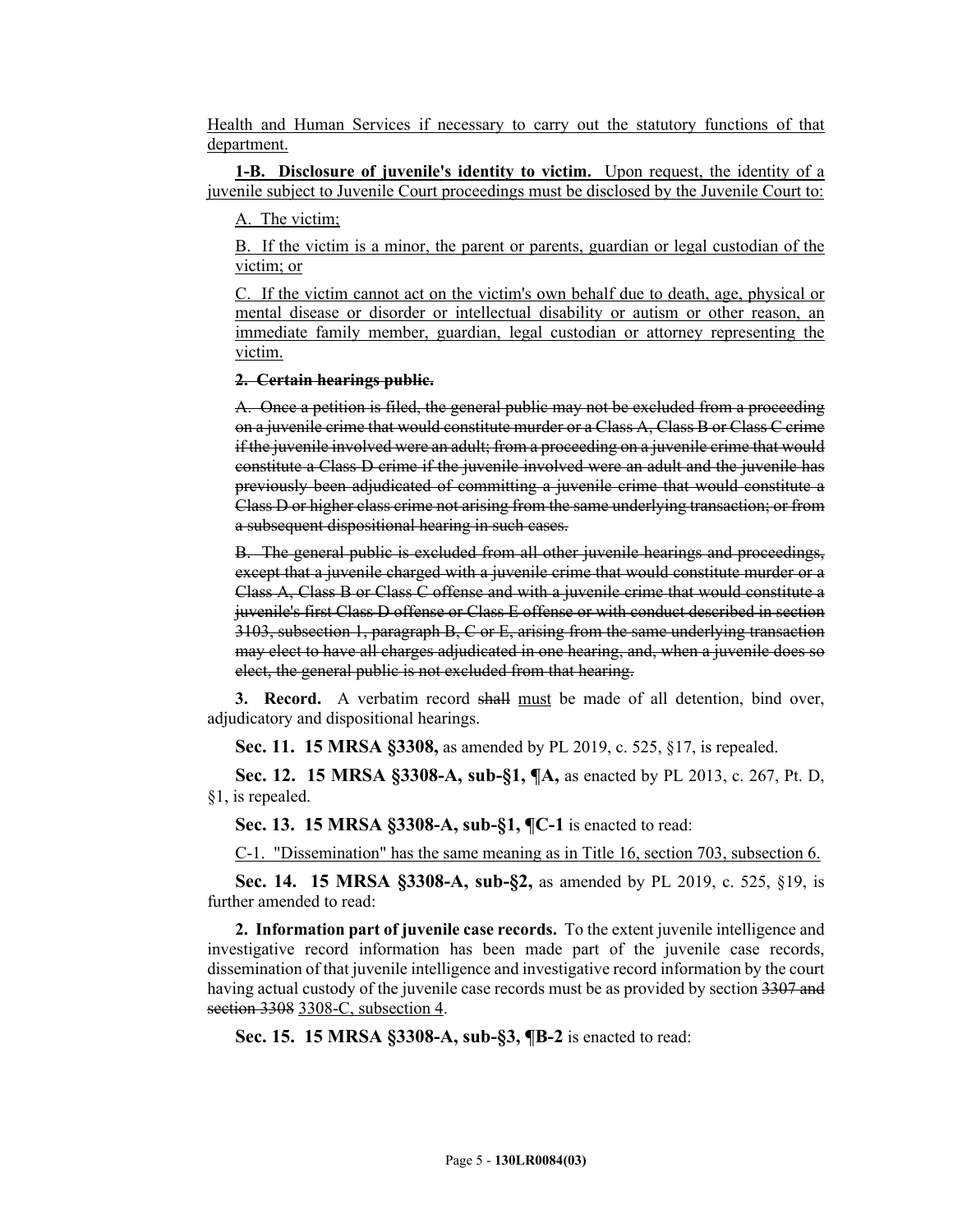B-2. A governmental agency or subunit of a governmental agency in this State or another state that pursuant to statute is responsible for investigating abuse, neglect or exploitation of children or a governmental agency in this State or another state responsible for the licensing of child care facilities, family child care providers or children's camp programs or their employees;

**Sec. 16. 15 MRSA §3308-A, sub-§3, ¶D,** as amended by PL 2019, c. 525, §21, is further amended by amending subparagraph (2) to read:

(2) A court order pursuant to section  $3307$  or  $3308-$ .

**Sec. 17. 15 MRSA §3308-A, sub-§4,** as enacted by PL 2019, c. 525, §22, is amended to read:

**4. Dissemination of juvenile intelligence and investigative record information subject to reasonable limitations.** The dissemination of juvenile intelligence and investigative record information by a criminal justice agency pursuant to subsection 3, paragraphs B, B-1, B-2 and D is subject to limitations to reasonably ensure that dissemination of the information will not:

A. Interfere with law enforcement proceedings relating to crimes;

B. Result in public dissemination of prejudicial information concerning an accused person or concerning the prosecution's evidence that will interfere with the ability of a court to impanel an impartial jury;

C. Constitute an unwarranted invasion of personal privacy, including, but not limited to, the personal privacy of juveniles and victims;

D. Disclose the identity of a confidential source;

E. Disclose confidential information furnished only by a confidential source;

F. Disclose investigative techniques and procedures or security plans and procedures not known by the general public;

G. Endanger the life or physical safety of any individual, including law enforcement personnel;

H. Disclose information designated confidential by statute; and

I. Interfere with proceedings relating to civil violations, civil enforcement proceedings and other civil proceedings conducted by the Department of the Attorney General or by a district attorney's office.

To comply with this subsection a criminal justice agency may deny access in whole or in part to records that contain or constitute juvenile intelligence and investigative record information. A criminal justice agency also may prepare and provide redacted copies of such records to a person or public or private entity authorized to receive the information under this section.

## **Sec. 18. 15 MRSA §3308-A, sub-§7** is enacted to read:

**7. Unlawful dissemination of confidential juvenile intelligence and investigative record information.** Any person who intentionally disseminates confidential juvenile intelligence and investigative record information knowing it to be in violation of any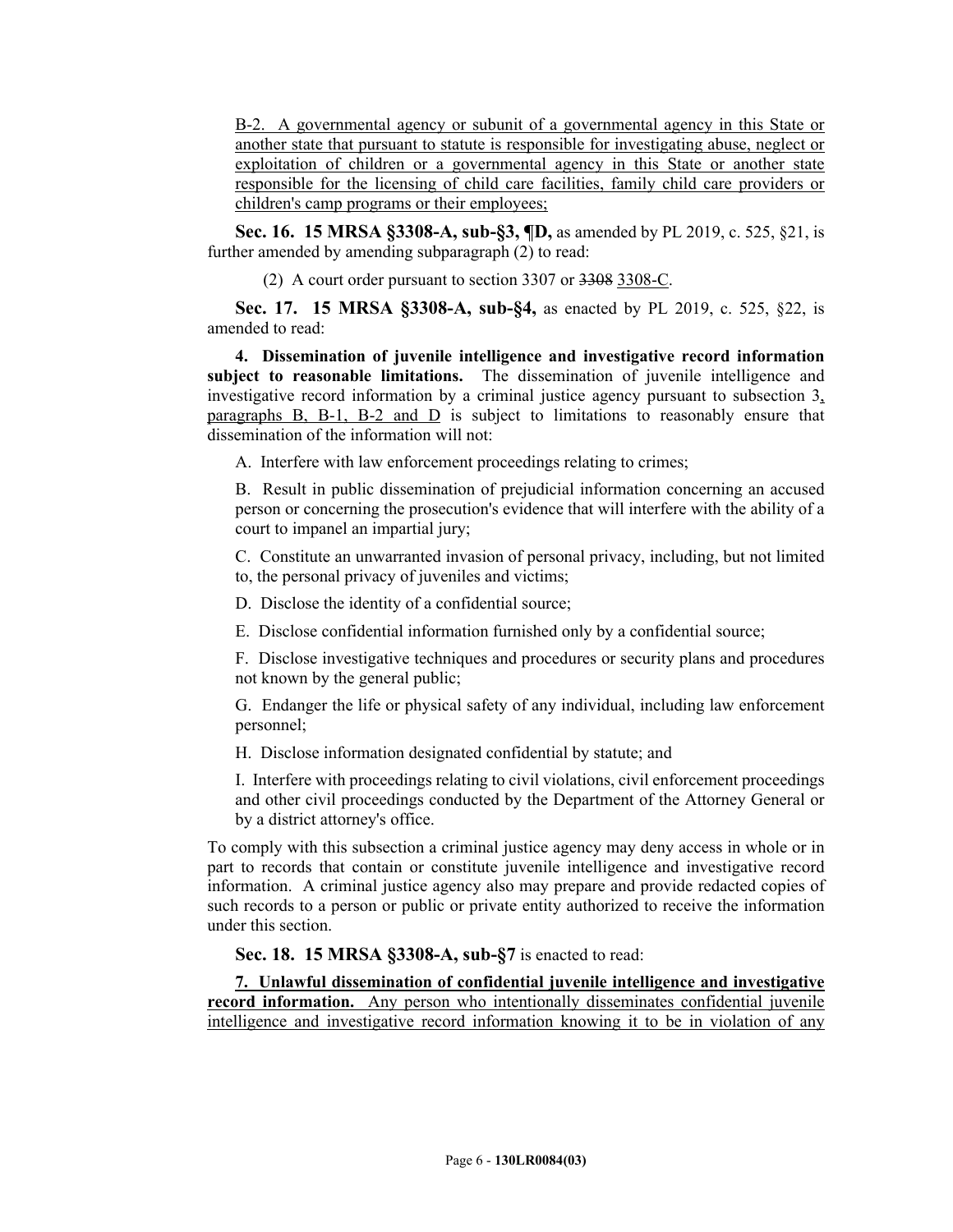provision of this chapter commits a civil violation for which a fine of not more than \$1,000 may be adjudged. The District Court has jurisdiction over violations under this subsection.

**Sec. 19. 15 MRSA §3308-C** is enacted to read:

## **§3308-C. Confidentiality of juvenile case records**

**1. Confidentiality.** Juvenile case records are confidential and may not be disclosed, disseminated or inspected except as expressly authorized by this Part. Juvenile case records open to public inspection may be inspected only at the courthouse. The court may not disseminate any juvenile case records, including those open to public inspection, to the public in any manner, including by any paper or electronic means.

**2. Juvenile petitions open to public inspection.** Unless Juvenile Court proceedings are suspended pursuant to section 3318-A, subsection 5, the following juvenile petitions are open to public inspection:

A. Any juvenile petition alleging a violation of Title 17-A, section 201, 202 or 203 if the juvenile charged had attained 13 years of age at the time of the alleged juvenile crime, if the Juvenile Court has found there is probable cause to believe the juvenile committed a juvenile crime that would be a violation of Title 17-A, section 201, 202 or 203 if the juvenile involved were an adult.

If the juvenile had not attained 13 years of age at the time of the alleged violation of Title 17-A, section 201, 202 or 203, the Juvenile Court may allow public inspection of the juvenile petition pursuant to paragraph  $C_i$ 

B. Any juvenile petition alleging a juvenile crime that would constitute a Class A crime if committed by an adult if the juvenile charged had attained 13 years of age at the time of the alleged juvenile crime if the Juvenile Court has found there is probable cause to believe the juvenile committed a juvenile crime that would be a Class A crime if the juvenile involved were an adult.

If the juvenile had not attained 13 years of age at the time of the juvenile crime that would constitute a Class A crime if committed by an adult, the Juvenile Court may allow public inspection of the juvenile petition pursuant to paragraph C.

A petition open to public inspection under this paragraph may be made confidential and not open to public inspection if, upon written request by a person to the Juvenile Court, and after notice to the juvenile and the juvenile's parent or parents, guardian or legal custodian, the attorney for the juvenile and the office of the prosecuting attorney, and after a hearing in which the Juvenile Court considers the purposes of this Part, the juvenile's interest in privacy, the alleged victim's interest in privacy, the nature of the juvenile crime alleged and the characteristics of the juvenile and public safety concerns as outlined in section 3101, subsection 4, paragraph D, the court determines that the general public's right to information does not substantially outweigh the juvenile's interest in privacy or the alleged victim's interest in privacy; and

C. Any petition alleging a juvenile crime that would constitute murder or a Class A crime if committed by an adult and the juvenile charged had not attained 13 years of age at the time of the alleged juvenile crime, or any petition alleging a juvenile of any age committed a juvenile crime that would constitute a Class B or C crime if committed by an adult, if: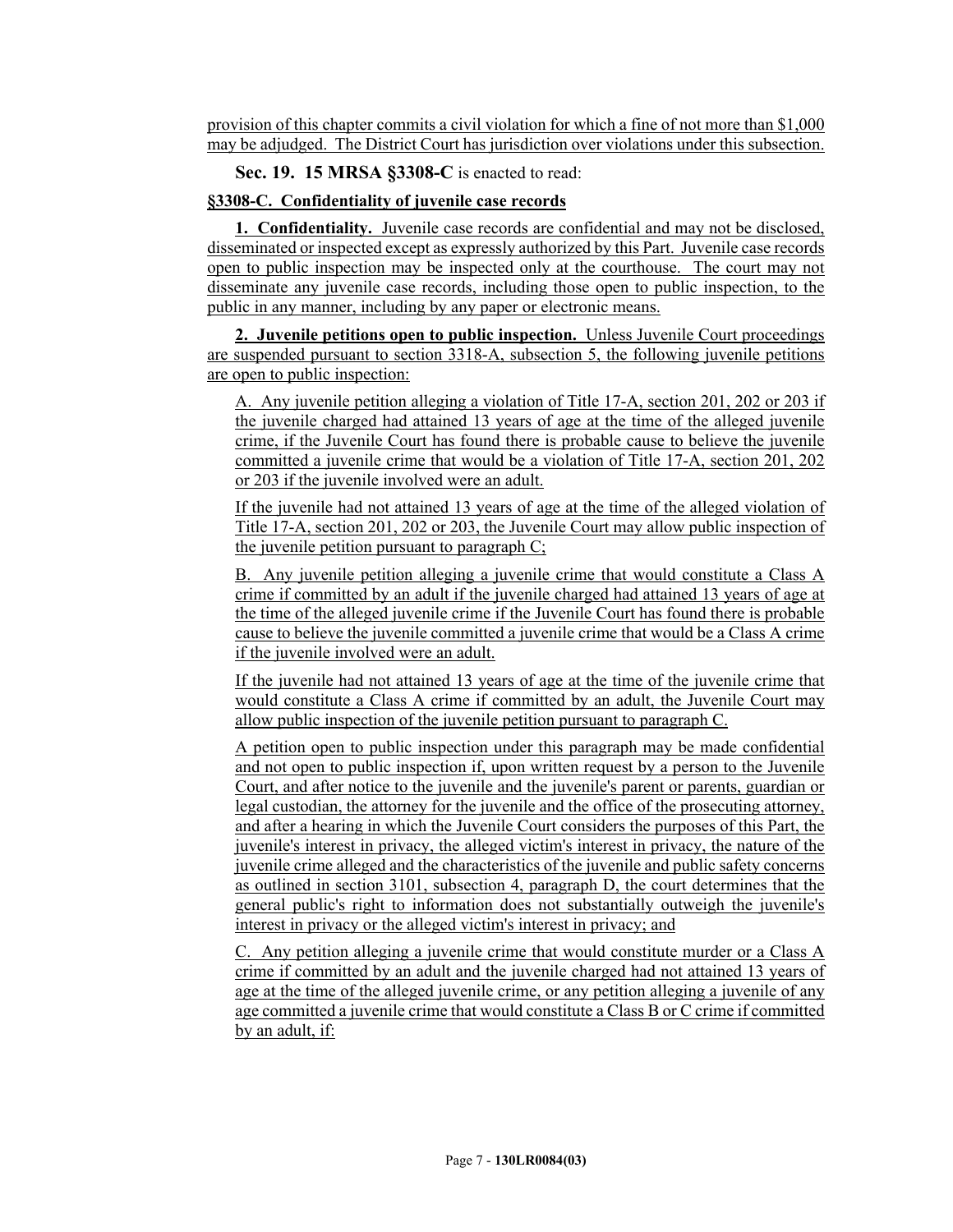(1) A written request is filed by any person with the Juvenile Court requesting that the juvenile petition be open to public inspection;

(2) The Juvenile Court has found there is probable cause to believe the juvenile committed a juvenile crime that would constitute murder, a violation of Title 17-A, section 204 or a Class A, B or C crime if the juvenile involved were an adult; and

(3) After notice to the juvenile and the juvenile's parent or parents, guardian or legal custodian, the attorney for the juvenile, the office of the prosecuting attorney and the individual or entity requesting the juvenile petition be open to public inspection and a hearing in which the Juvenile Court considers the purposes of this Part, the juvenile's interest in privacy, the alleged victim's interest in privacy, the nature of the juvenile crime alleged and the characteristics of the juvenile and public safety concerns as outlined in section 3101, subsection 4, paragraph D, the court determines that the general public's right to information substantially outweighs the juvenile's interest in privacy and the alleged victim's interest in privacy.

D. In a juvenile petition alleging multiple juvenile crimes, the juvenile crime that would constitute the highest class of crime if the juvenile were an adult determines whether the petition is open to public inspection.

The prosecuting attorney shall ensure that names and identifying information of any alleged victims are redacted before a petition is filed with the Juvenile Court.

If a request to allow public inspection of a petition under this subsection has been filed, the Juvenile Court shall advise the juvenile and the juvenile's parent or parents, guardian or legal custodian that the request has been made and shall advise them of the juvenile's right to be represented by counsel. The court may not allow the public to inspect a juvenile petition pursuant to paragraph C until authorized by court order.

**3. Orders of adjudication open to public inspection.** Orders of adjudication for any juvenile crime that would constitute murder or a Class A, B or C crime if the juvenile involved were an adult are open to public inspection. Orders of adjudication for all other juvenile crimes are confidential and not open to public inspection. When an order of adjudication reflects adjudications for both a juvenile crime that would constitute murder or a Class A, B or C crime if the juvenile involved were an adult and another juvenile crime or crimes not constituting murder or a Class A, B or C crime if the juvenile involved were an adult, the juvenile crime that would constitute the highest class of crime if the juvenile were an adult determines whether the order of adjudication is open to public inspection.

**4. Dissemination of information contained in juvenile case records.** The following provisions apply to the dissemination of information contained in juvenile case records.

A. For purposes of this subsection, unless the context otherwise indicates, the following terms have the following meanings.

(1) "Administration of criminal justice" has the same meaning as in Title 16, section 703, subsection 1.

(2) "Criminal justice agency" has the same meaning as in Title 16, section 703, subsection 4.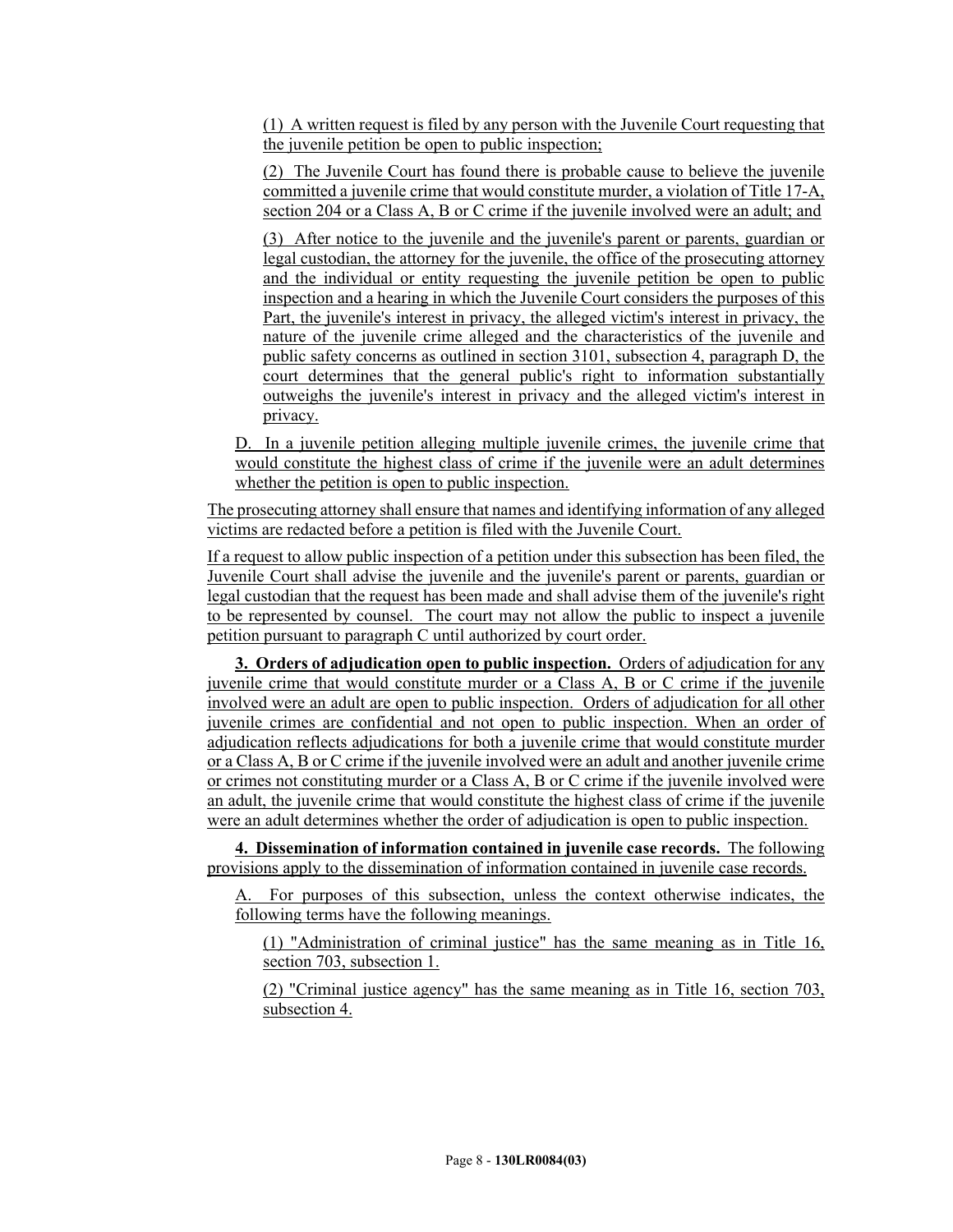(3) "Juvenile intelligence and investigative record information" has the same meaning as in section 3308-A, subsection 1, paragraph E.

B. Nothing in this section precludes sharing of any information contained in juvenile case records by one criminal justice agency with another criminal justice agency for the purpose of administration of criminal justice, administration of juvenile justice or criminal justice agency employment.

C. Nothing in this section precludes dissemination of any information contained in juvenile case records if:

(1) The juvenile has been adjudicated as having committed a juvenile crime;

(2) The information is disseminated by and to persons who directly supervise or report on the health, behavior or progress of the juvenile, the superintendent of the juvenile's school and the superintendent's designees, criminal justice agencies or agencies that are or might become responsible for the health or welfare of the juvenile as a result of a court order or by agreement with the Department of Corrections or the Department of Health and Human Services; and

(3) The information is relevant to and disseminated only for the purpose of creating or maintaining an individualized plan for the juvenile's rehabilitation, including reintegration into a school.

Any information received under this paragraph is confidential and may not be further disclosed or disseminated, except as otherwise provided by law.

D. Nothing in this section precludes dissemination of any information in the juvenile case records in the possession of the Department of Corrections if the person concerning whom the juvenile case records are sought, the juvenile, the person's legal guardian, if any, and, if the person is a minor, the person's parent or parents, guardian or legal custodian have given informed written consent to the dissemination of the juvenile case records.

E. Except as expressly authorized by this section, juvenile intelligence and investigative record information, juvenile community corrections officers' records and all other reports of social and clinical studies contained in juvenile case records may not be open to inspection and may not be disclosed or disseminated except with the consent of the Juvenile Court. The names and identifying information regarding any alleged victims and minors contained in the juvenile case records must be redacted prior to disclosure, dissemination or inspection.

The Juvenile Court may not order the disclosure, dissemination or inspection of juvenile case records unless the juvenile, the juvenile's parent or parents, guardian or legal custodian and either the juvenile's attorney or, if the juvenile does not have an attorney, the juvenile's attorney of record and the prosecuting attorney are given notice of the request and an opportunity to be heard regarding the request. In deciding whether to allow the disclosure, dissemination or inspection of any portion of juvenile case records under this paragraph, the Juvenile Court shall consider the purposes of this Part and the reasons for which the request is being made and may restrict the disclosure, dissemination or inspection of the juvenile case records in any manner the court determines necessary or appropriate.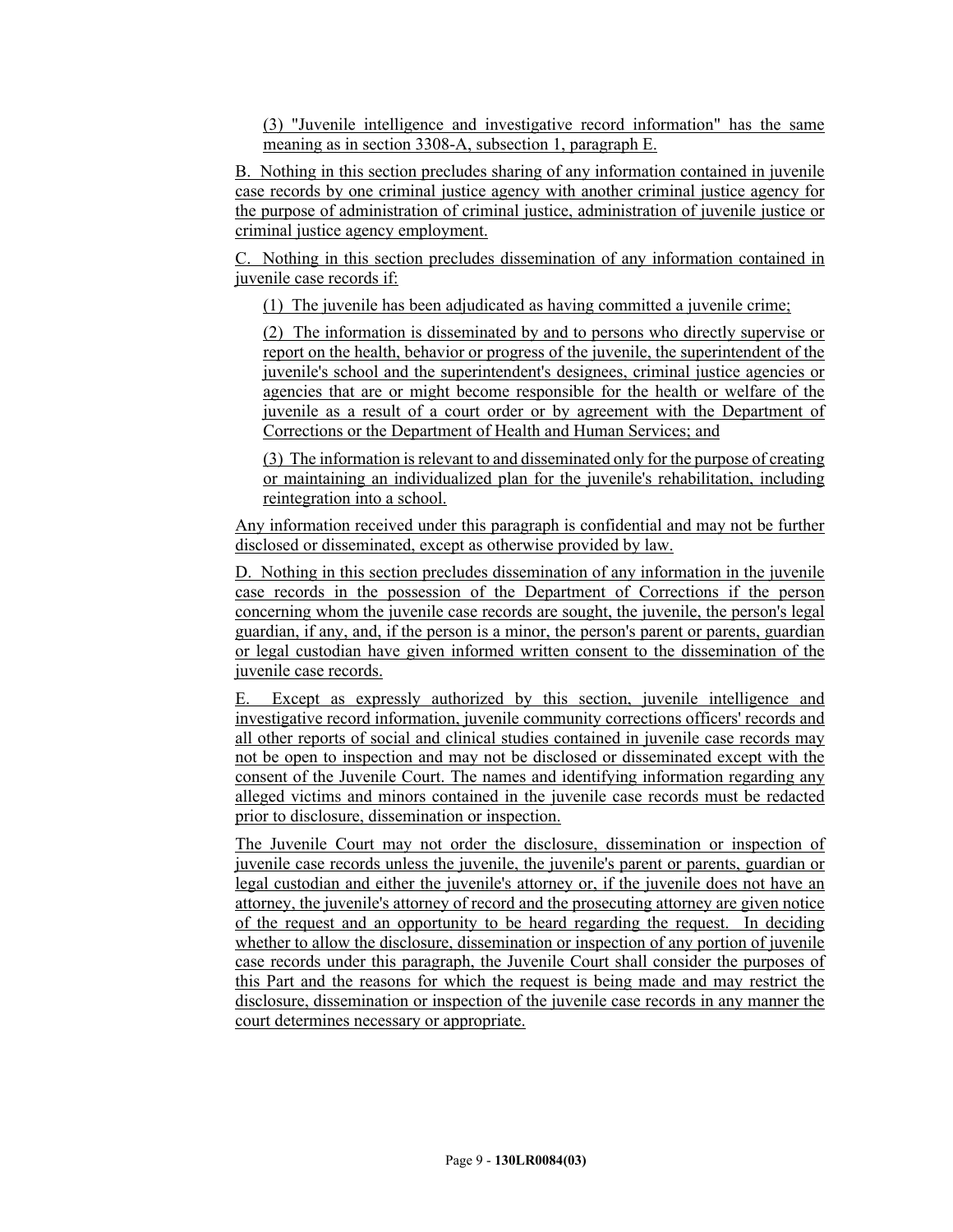F. When a juvenile who is adjudicated as having committed a juvenile crime that if committed by an adult would be gross sexual assault under Title 17-A, section 253, subsection 1 is committed to a Department of Corrections juvenile correctional facility or placed on probation, the Department of Corrections shall provide, while the juvenile is committed or on probation, a copy of the juvenile's judgment and commitment to the Department of Health and Human Services, to all law enforcement agencies that have jurisdiction in those areas where the juvenile resides, works or attends school and to the superintendent of any school in which the juvenile attends school during the period of commitment or probation. The Department of Corrections shall provide a copy of the juvenile's judgment and commitment to all licensed day care facility operators located in the municipality where the juvenile resides, works or attends school during the period of commitment or probation. Upon request, the Department of Corrections shall also provide a copy of the juvenile's judgment and commitment to other entities that are involved in the care of children and are located in the municipality where the juvenile resides, works or attends school during the period of commitment or probation. The Department of Corrections may provide a copy of the juvenile's judgment and commitment to any other agency or person that the Department of Corrections determines is appropriate to ensure public safety. Neither the failure of the Department of Corrections to perform the requirements of this paragraph nor compliance with this paragraph subjects the Department of Corrections or its employees to liability in a civil action.

G. Juvenile case records must be open to inspection by and, upon request, be disseminated to the juvenile, the juvenile's parent or parents, guardian or legal custodian, the juvenile's attorney, the prosecuting attorney and any agency to which legal custody of the juvenile was transferred as a result of an adjudication. Juvenile case records must also be open to inspection by and, upon request, be disseminated to the Department of Health and Human Services prior to adjudication if commitment to the Department of Health and Human Services is a proposed disposition.

**5. Victim access to juvenile case records.** Notwithstanding confidentiality provisions of this section, the juvenile petition and order of adjudication may be inspected by:

A. The victim;

B. If the victim is a minor, the parent or parents, guardian or legal custodian of the victim; or

C. If the victim cannot act on the victim's own behalf due to death, age, physical or mental disease or disorder or intellectual disability or autism or other reason, an immediate family member, guardian, legal custodian or attorney representing the victim.

Notwithstanding any provision of this section to the contrary, juvenile case records must be open to inspection by or may be disseminated to the Victims' Compensation Board established in Title 5, section 12004-J, subsection 11 if a juvenile is alleged to have committed an offense upon which an application to the board is based.

**6. Access to juvenile case records by other persons.** With the consent of the Juvenile Court and subject to reasonable limitations to protect the identity, privacy and safety of 3rd parties, including, but not limited to, victims and other accused or adjudicated juveniles,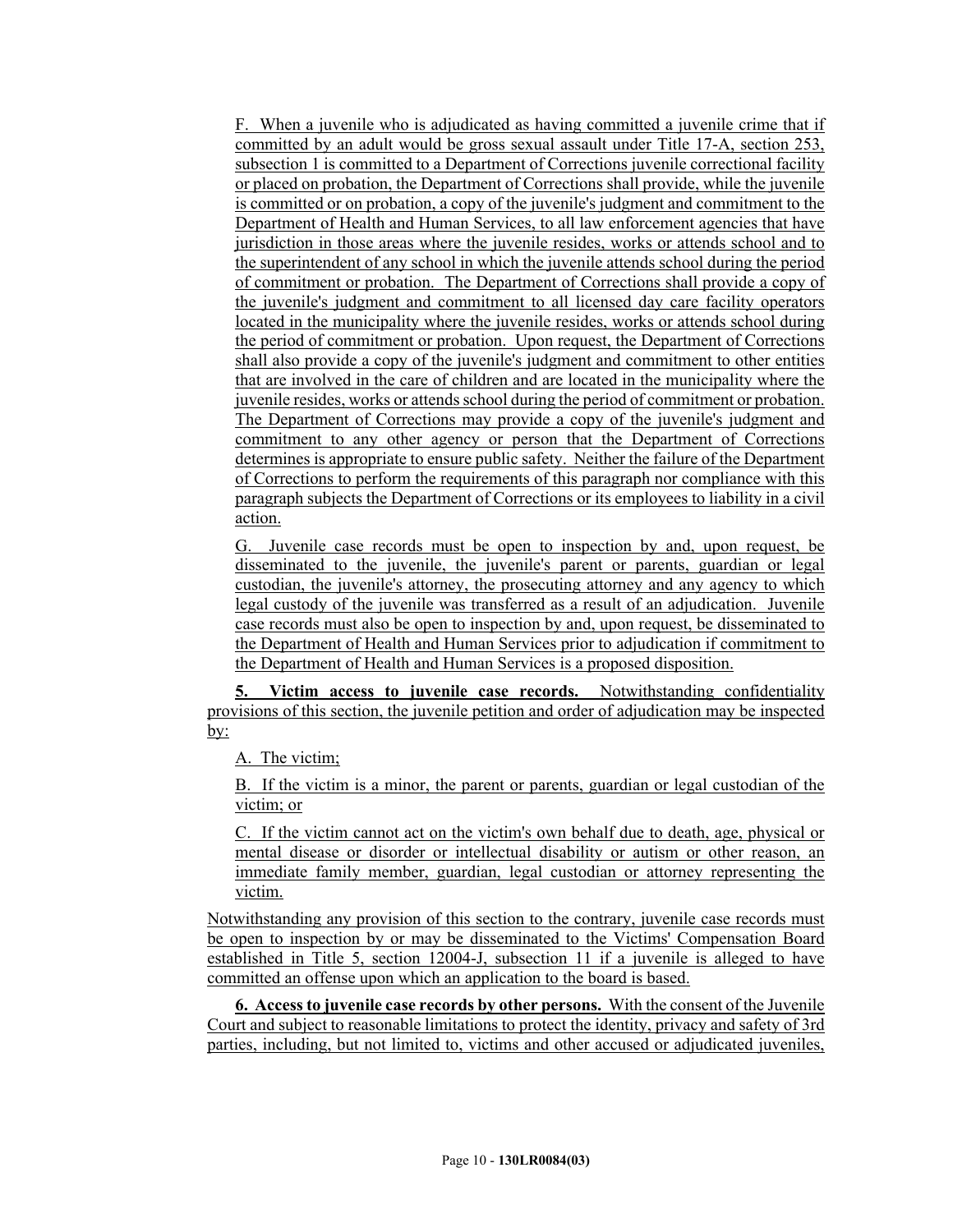and the interests of justice, juvenile case records, excluding the names of the juvenile and the juvenile's parent or parents, guardian or legal custodian, the juvenile's attorney or any other parties, may be inspected by or disseminated to persons having a legitimate interest in the proceedings or by persons conducting pertinent research studies.

**7. Order following determination that juvenile case records are open to public inspection, disclosure or dissemination.** Following a determination that a juvenile petition, order of adjudication or other juvenile case records are open to public inspection, disclosure or dissemination under this section, the Juvenile Court shall enter an order specifying which juvenile case records may be inspected, disclosed or disseminated and identifying the individual or agency granted access to those juvenile case records. The Juvenile Court may restrict the further disclosure, dissemination or inspection of the juvenile case records in any manner the court determines necessary or appropriate.

**8. Records to Secretary of State.** Whenever a juvenile has been adjudicated as having committed a juvenile crime involving the operation of a motor vehicle, or when the Juvenile Court has ordered a disposition pursuant to section 3314, subsection 3, 3-A, or 3-B that includes suspension of the juvenile's right to operate a motor vehicle, the court shall transmit to the Secretary of State an abstract, duly certified, setting forth the name of the juvenile, the offense, the date of the offense, the date of the adjudicatory hearing and any other pertinent facts. These juvenile case records are admissible in evidence in hearings conducted by the Secretary of State or any of the Secretary of State's deputies and are open to public inspection.

Nothing in this Part may be construed to limit the authority of the Secretary of State, pursuant to Title 29-A, to suspend a person's driver's license or permit to operate a motor vehicle, right to operate a motor vehicle or right to apply for or obtain a driver's license.

**9. Transmission of information about a committed juvenile.** Information regarding a juvenile committed to the custody of the Department of Corrections or the custody of the Department of Health and Human Services must be provided as follows.

A. The Juvenile Court shall transmit with the commitment order a copy of the petition, the order of adjudication, copies of any social studies, any clinical or educational reports and information pertinent to the care and treatment of the juvenile.

B. The Department of Corrections or the Department of Health and Human Services shall provide the Juvenile Court with any information concerning the juvenile committed to either department's custody that the court at any time may request.

**10. Juvenile case records sealed.** This subsection governs the sealing of juvenile case records of a person adjudicated as having committed a juvenile crime.

A. A person adjudicated as having committed a juvenile crime that, if the juvenile were an adult, would constitute murder or a Class A, B or C crime or operating under the influence as defined in Title 29-A, section 2411 may petition the Juvenile Court to seal from public inspection all juvenile case records pertaining to the juvenile crime and its disposition and any prior juvenile case records and their dispositions if:

(1) At least 3 years have passed since the person's discharge from the disposition ordered for that juvenile crime;

(2) Since the date of disposition, the person has not been adjudicated as having committed a juvenile crime and has not been convicted of committing a crime; and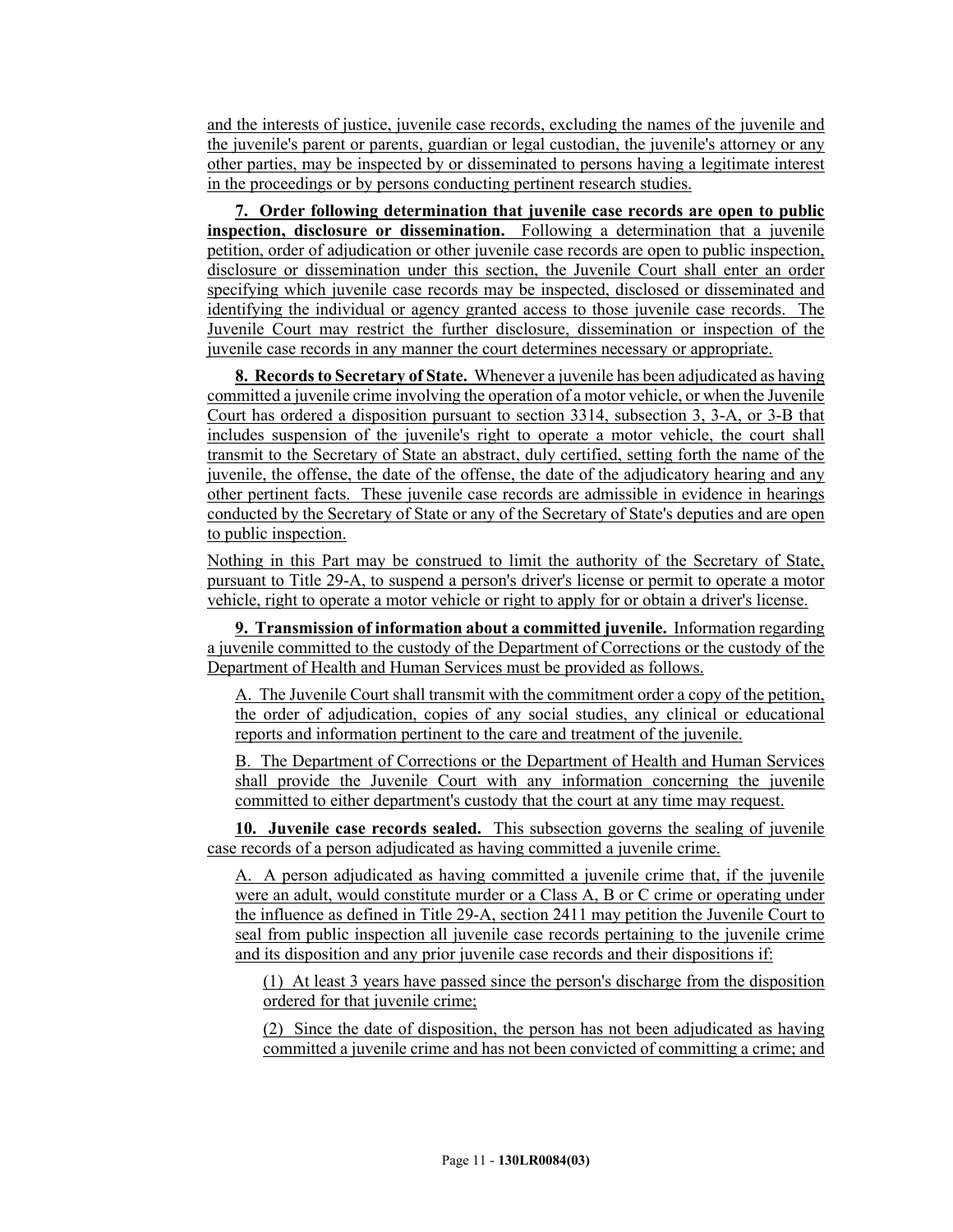(3) There are no current adjudicatory proceedings pending for a juvenile or other crime.

B. The Juvenile Court may grant the petition filed under paragraph A if the court finds that the requirements of paragraph A are satisfied, unless the court finds that the general public's right to information substantially outweighs the juvenile's interest in privacy. The juvenile has a right to appeal the court's denial of the juvenile's petition to seal as provided in chapter 509.

C. At the time a person adjudicated to have committed a juvenile crime other than a crime listed in paragraph A is finally discharged from the disposition imposed for that juvenile crime, the court, upon receipt of appropriate notice of the discharge, shall within 5 business days enter an order sealing from public inspection all records pertaining to the juvenile crime and its disposition. Appropriate notice that the juvenile is discharged from the disposition:

(1) Must be provided to the court by the Department of Corrections if the juvenile's disposition involved either commitment to the custody of a Department of Corrections juvenile correctional facility, a period of confinement not to exceed 30 days or any suspended disposition with a period of probation;

(2) Must be provided to the court by the office of the prosecuting attorney if disposition included restitution, community service or a restorative justice event and the court ordered that proof of completion of the obligation be provided to the office of the prosecuting attorney; or

(3) May be provided to the court by the juvenile or the juvenile's attorney. If the notice is provided by the juvenile or the juvenile's attorney, the juvenile or the juvenile's attorney shall serve a copy of the notice on the office of the prosecuting attorney before the court may enter the order sealing the juvenile case records. In all juvenile cases adjudicated subsequent to January 1, 2000, but prior to January 1, 2022, the Juvenile Court may grant the request of the juvenile or the juvenile's attorney for automatic sealing of all juvenile case records pertaining to the juvenile crime and its disposition when notice is provided to the court and the prosecuting attorney pursuant to this subparagraph.

When an order of adjudication includes multiple juvenile crimes, the juvenile crime that would constitute the highest class of crime if the juvenile were an adult determines whether a petition for sealing of juvenile records must be filed pursuant to paragraph A and a finding made pursuant to paragraph B before all juvenile case records pertaining to all of the juvenile crimes adjudicated may be ordered sealed.

When a juvenile petition alleges multiple juvenile crimes and the court holds separate hearings resulting in multiple orders of adjudication, the order of adjudication with the highest class of crime if the juvenile were an adult determines whether a petition for sealing of juvenile records must be filed pursuant to paragraph A and a finding made pursuant to paragraph B before all juvenile case records pertaining to all of the juvenile crimes adjudicated may be ordered sealed.

D. Notwithstanding subsections 2 and 3, subsection 4, paragraphs C, D and F and subsections 5 and 6, a court order sealing juvenile case records pursuant to this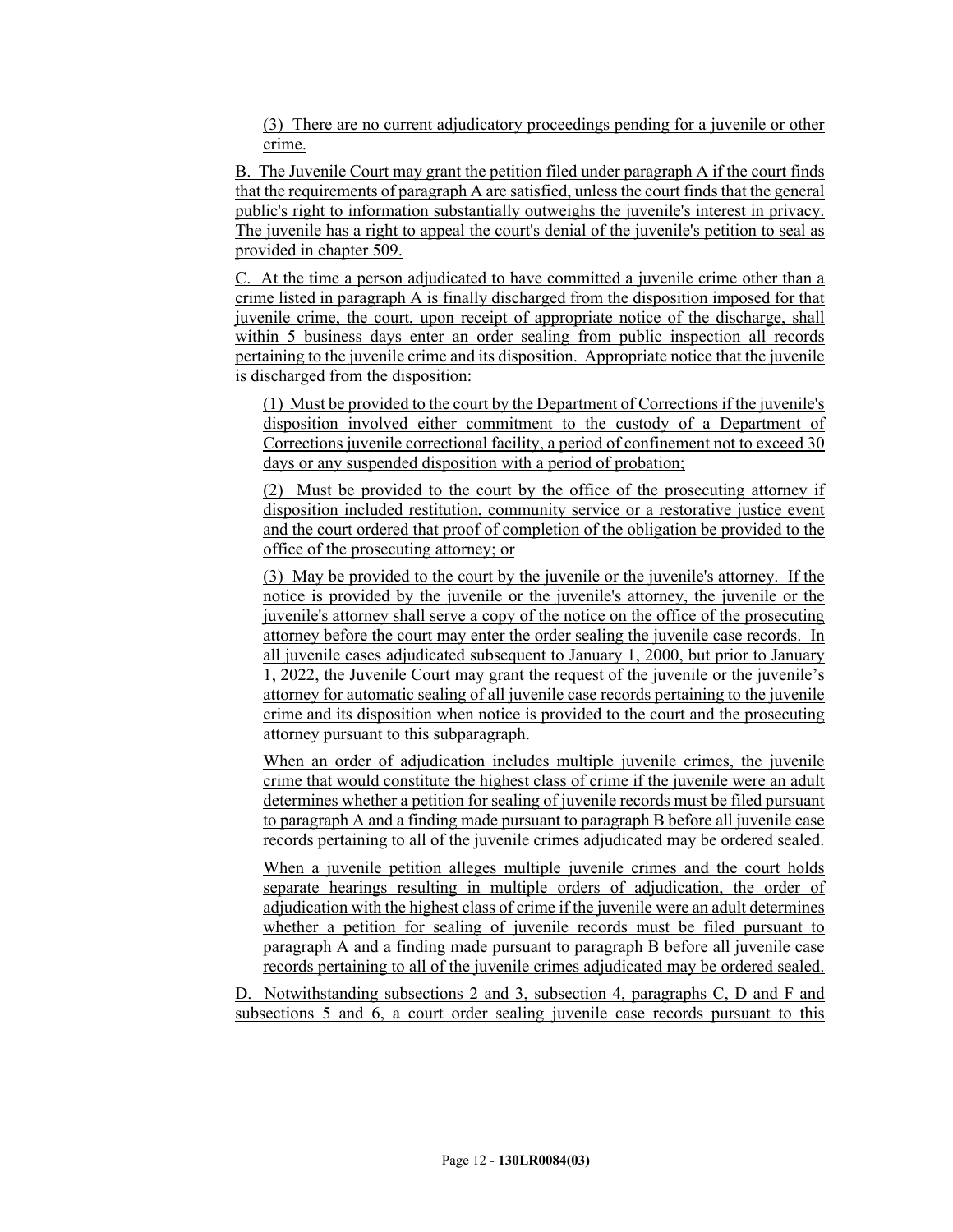subsection permits only the following persons to have access to the sealed juvenile case records:

(1) The courts and criminal justice agencies as provided by this section; and

(2) The person whose juvenile case records are sealed or that person's designee.

E. A copy of the court's written order certifying its granting of the juvenile's petition to seal juvenile case records pursuant to paragraph B or its order of automatic sealing pursuant to paragraph C must be provided to the Department of Public Safety, State Bureau of Identification if the adjudication is for a juvenile crime the criminal records of which are maintained by the State Bureau of Identification pursuant to Title 25, section 1541. The State Bureau of Identification or the appropriate agency upon receipt of the order shall promptly update its records relating to each of the juvenile adjudications included in the order.

F. A person whose juvenile case records are sealed pursuant to this subsection may respond to inquiries from other than the courts and criminal justice agencies about that person's juvenile crimes, the juvenile case records of which have been sealed, as if the juvenile crimes had never occurred, without being subject to any sanctions. The sealing of a person's juvenile case records does not remove or otherwise affect the prohibition against that person's possessing a firearm pursuant to section 393.

**11. Unlawful dissemination of confidential juvenile case record information.** Any person who intentionally disseminates information contained in confidential juvenile case records knowing it to be in violation of any provisions of this chapter commits a civil violation for which a fine of not more than \$1,000 may be adjudged. The District Court has jurisdiction over violations under this subsection.

**Sec. 20. 15 MRSA §3308-D** is enacted to read:

#### **§3308-D. Confidentiality of Juvenile Court proceedings**

**1. Record.** A verbatim record must be made of all Juvenile Court proceedings.

**2. Certain hearings public.** Unless proceedings on a juvenile petition are suspended under section 3318-A, subsection 5, the general public may not be excluded from any Juvenile Court hearing for which the petition is open to public inspection under section 3308-C, subsection 2 or from any Juvenile Court hearing on a State's motion for bind-over under section 3101, subsection 4.

**3. Hearings on petitions alleging multiple juvenile crimes.** When a juvenile petition open to public inspection under section 3308-C, subsection 2 alleges a juvenile crime that would constitute a Class D or Class E crime if the juvenile involved were an adult or a violation of section 3103, subsection 1, paragraph B or C arising from the same course of conduct, the Juvenile Court may order that charges alleging conduct that would be a Class D or Class E crime if the juvenile involved were an adult or a violation of section 3103, subsection 1, paragraph B or C be adjudicated in a separate hearing. When the Juvenile Court so orders, the general public must be excluded from the hearing on alleged conduct that would constitute a Class D or Class E crime if the juvenile were an adult or a violation of section 3103, subsection 1, paragraph B or C.

**4. Victim presence at hearings.** Regardless of whether a Juvenile Court proceeding is open to the general public, the following persons may be present in court: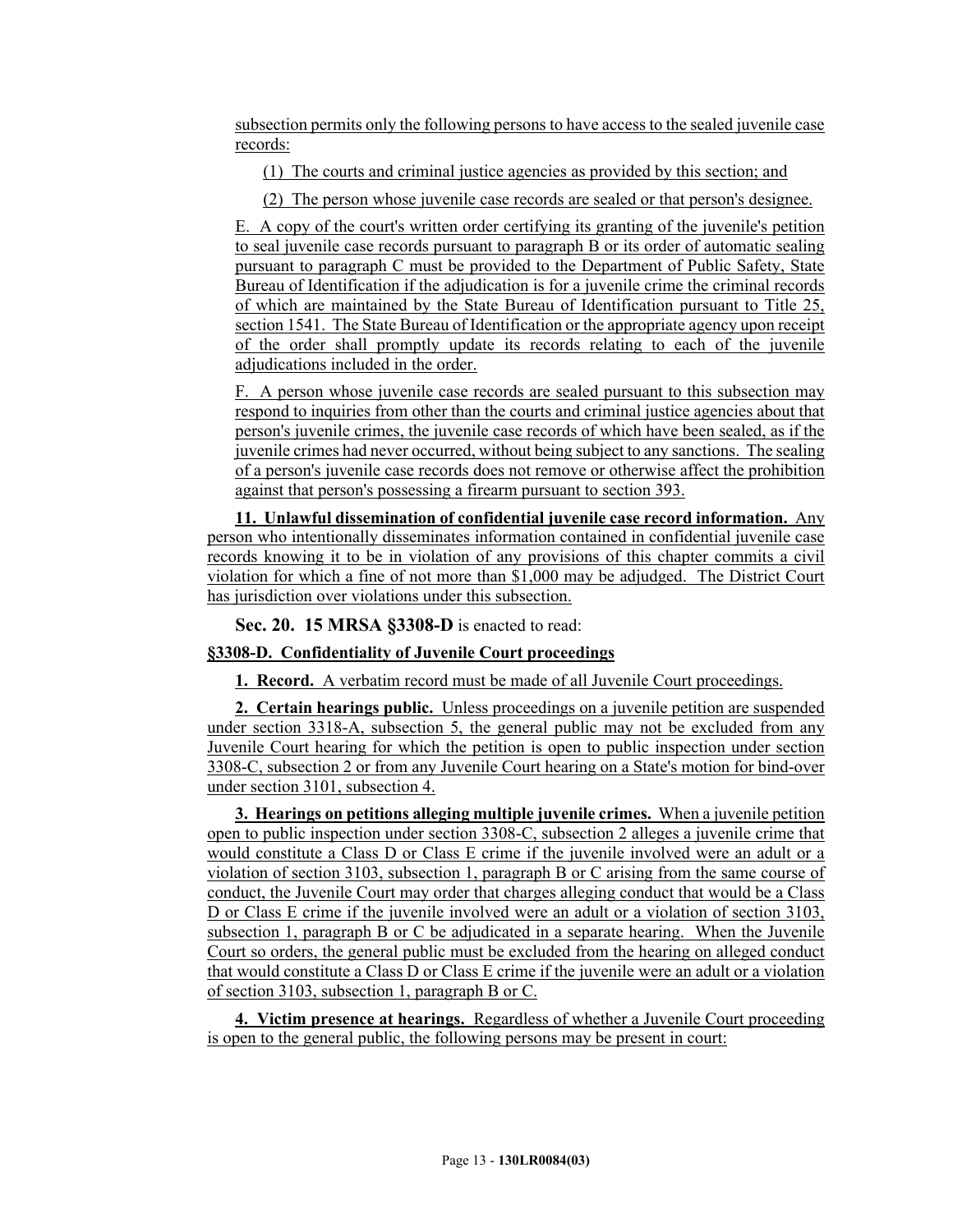A. The victim;

B. If the victim is a minor, the victim's parent or parents, guardian or legal custodian; or

C. If the victim cannot act on the victim's own behalf due to death, age, physical or mental disease or disorder or intellectual disability or autism or other reason, an immediate family member, guardian, legal custodian or attorney representing the victim.

**Sec. 21. 15 MRSA §3318-A, sub-§5,** as enacted by PL 2011, c. 282, §4, is amended to read:

**5. Suspension of juvenile proceedings.** Pending a competency examination, the Juvenile Court shall suspend the proceeding on the petition. All juvenile case records, including a petition that is otherwise open to public inspection under section 3308-C, subsection 2, are confidential and are not subject to inspection, dissemination or release by the court. The suspension remains in effect pending the outcome of a competency determination hearing pursuant to subsection 7. Suspension of the proceeding does not affect the Juvenile Court's ability to detain or release the juvenile pursuant to section 3203‑A, subsection 5.

**Sec. 22. 15 MRSA §3318-A, sub-§7,** as enacted by PL 2011, c. 282, §4, is amended to read:

**7. Post-examination report and hearing.** Following receipt of the competency examination report from the State Forensic Service examiner, the Juvenile Court shall provide copies of the report to the parties and hold a competency determination hearing. All hearings conducted pursuant to this subsection are confidential and not open to the general public or persons listed in section 3308-D, subsection 4. If the Juvenile Court finds that the juvenile is competent to proceed based upon the burden and standard of proof pursuant to subsection 8, the Juvenile Court shall set a time for the resumption of the proceedings. If the Juvenile Court is not satisfied that the juvenile is competent to proceed, the Juvenile Court shall determine how to proceed pursuant to section 3318‑B.

The court may consider the report of the State Forensic Service examiner, together with all other evidence relevant to the issue of competency, in its determination whether the juvenile is competent to proceed. No single criterion set forth in subsection 6 may be binding on the court's determination.

**Sec. 23. 15 MRSA §3318-C** is enacted to read:

#### **§3318-C. Competency orders**

**1. Contents of competency order.** Competency orders issued by the court may include only the following information.

A. The order must include a finding of whether the juvenile is competent to proceed based on whether the juvenile has a rational, as well as factual, understanding of the proceedings and a sufficient present ability to consult with legal counsel with a reasonable degree of rational understanding.

B. If the court finds that the juvenile is competent to proceed, the order must specify the day on which the proceedings on the juvenile petition will resume.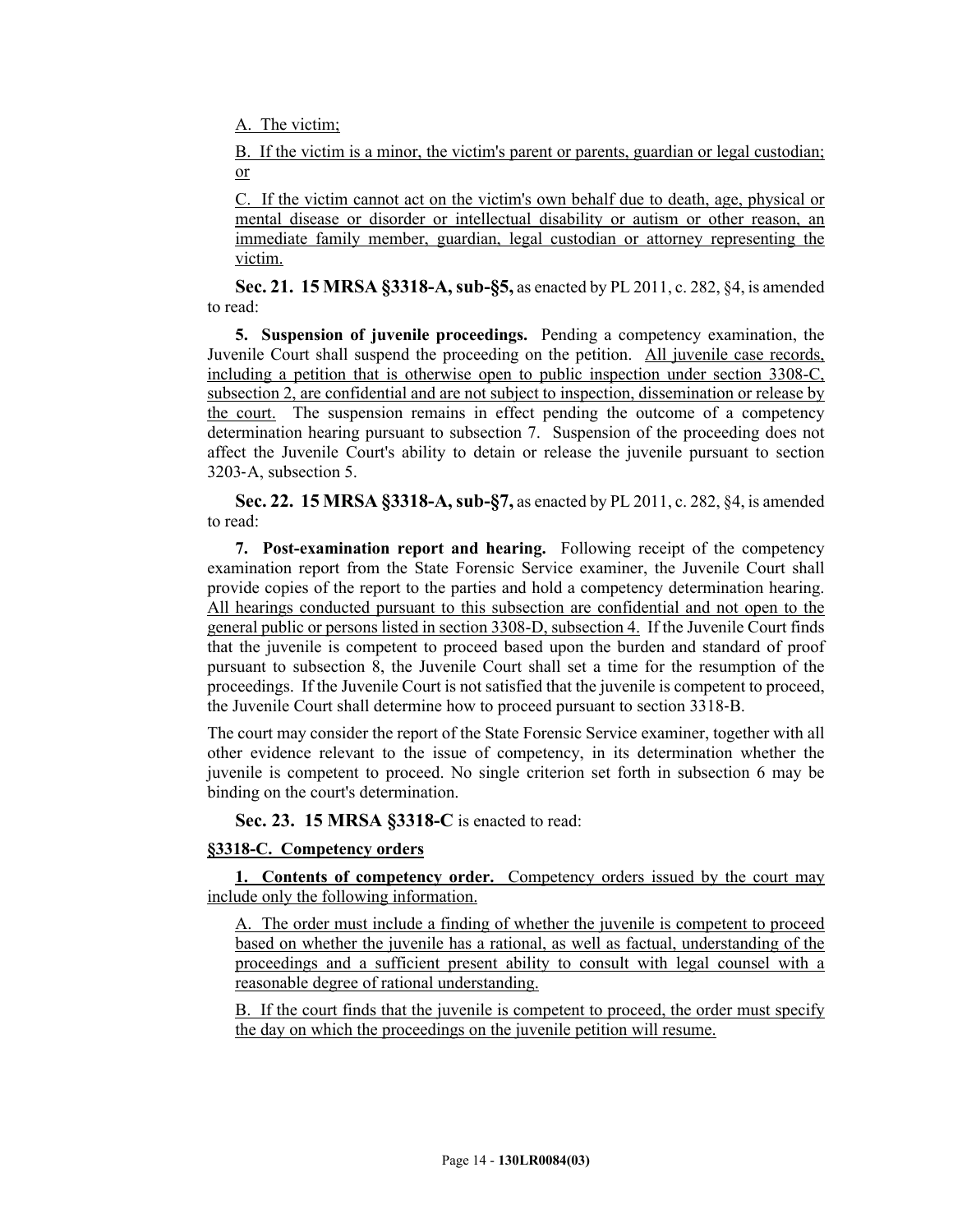C. If the court finds that the juvenile is not competent but there is a substantial probability that the juvenile may be competent in the foreseeable future, the order must direct compliance with section 3318-B, subsection 1, paragraph A.

D. If the court finds that the juvenile is not competent to proceed and there is no substantial probability that the juvenile will be competent in the foreseeable future, the order must set a date for a further hearing pursuant to section 3318-B, subsection 2.

All findings of fact made by the court in association with the issuance of a competency order are confidential and may not be included in the order.

**2. Access to competency orders.** Competency orders may be inspected by the following persons:

A. The victim of the juvenile crime or, if the victim is a minor, the victim's parent or parents, guardian or legal custodian;

B. If the victim cannot act on the victim's own behalf due to death, age, physical or mental disease or disorder or intellectual disability or autism or other reason, an immediate family member, guardian, legal custodian or attorney representing the victim; and

C. The public, but only if the juvenile proceeding to which the order relates is publicly accessible pursuant to section 3308-C, subsection 2.

**Sec. 24. 15 MRSA §3506-A, sub-§7,** as enacted by PL 1989, c. 126, §2, is amended to read:

**7. Public proceeding; exception.** Notwithstanding section 3307, subsection 2, paragraph B, the The court shall may not exclude the public unless the minor or the minor's parent or parents, guardian or legal custodian, requests that the public be excluded and the minor or the minor's parent or parents, guardian or legal custodian, does not object. If the public is excluded, only the parties, their attorneys, court officers and witnesses may be present.

**Sec. 25. 15 MRSA c. 514** is enacted to read:

# **CHAPTER 514**

# **CIVIL REMEDY FOR UNLAWFUL DISCLOSURE OF CONFIDENTIAL RECORDS, INFORMATION**

#### **§3701. Civil actions by aggrieved persons authorized**

**1. Authorization.** A person about whom confidential records or information has been intentionally disclosed when the disclosure was made knowing it was in violation of section 3010, subsection 6, section 3308-A, subsection 7 or section 3308-C, subsection 11 or that person's parent or parents, guardian or legal custodian, may initiate and prosecute in that person's own name and on that person's own behalf a civil action for the relief described in this section.

**2. Jurisdiction.** An action under subsection 1 must be instituted in the District Court for the county where the alleged violator resides or has a principal place of business.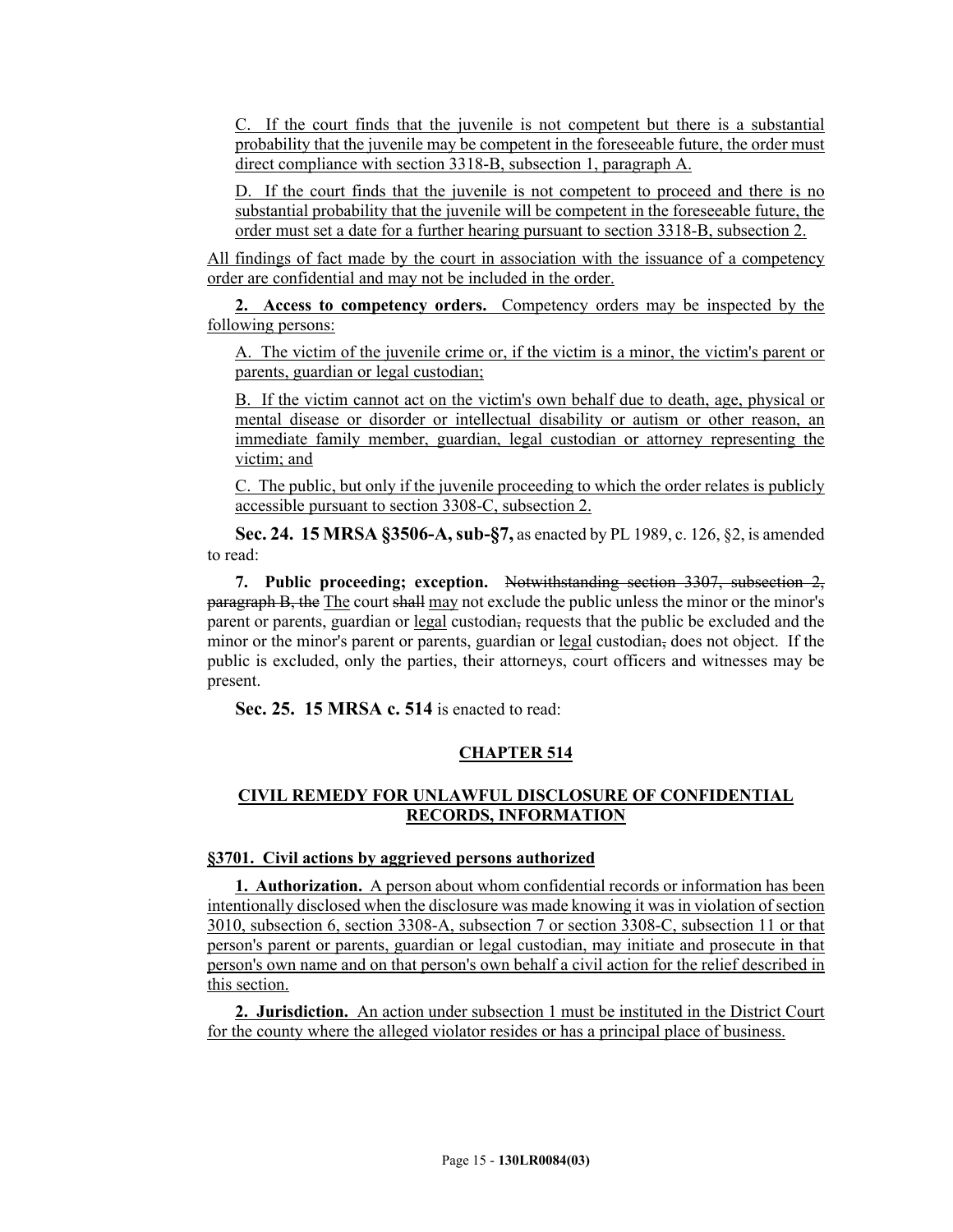**3. Relief.** A person who brings and prevails in a civil action pursuant to this section is entitled to injunctive relief, reimbursement of court costs and reasonable attorney's fees, an award of actual damages of up to \$5,000 and award of punitive damages.

**Sec. 26. 16 MRSA §803, sub-§3,** as enacted by PL 2013, c. 267, Pt. A, §3, is amended to read:

**3. Administration of juvenile justice.** "Administration of juvenile justice" means activities relating to the anticipation, prevention, detection, monitoring or investigation of known, suspected or possible juvenile crimes. "Administration of juvenile justice" includes the collection, storage and dissemination of intelligence and investigative information relating to the administration of juvenile justice has the same meaning as in Title 15, section 3003, subsection 1-A.

**Sec. 27. 20-A MRSA §1055, sub-§12,** as amended by PL 2003, c. 205, §7, is further amended to read:

**12. Reintegration team.** Within 10 days after receiving information from the Department of Corrections pursuant to Title 15, section 3009, the superintendent shall convene a reintegration team to carry out reintegration planning pursuant to section 254, subsection 12. The reintegration team must consist of the administrator of the school or the administrator's designee; at least one classroom teacher to whom the student will be assigned or who is involved in the school's student assistance team; a parent, guardian or custodian of the student; and a guidance counselor. The reintegration team is entitled to receive the information described in Title 15, section  $3308$  3308-C, subsection  $7\,4$ , paragraph B‑1 C, subparagraph (3) and Title 34‑A, section 1216, subsection 1, paragraph F. The reintegration team shall also determine, on the basis of need, which school employees may receive that information.

Confidentiality of the criminal justice information regarding juveniles received from the Department of Corrections must be ensured at all times and the information may be released by a member of the reintegration team only under the conditions of this subsection. The superintendent shall ensure that confidentiality training is provided to all school employees who have access to the information.

**Sec. 28. 20-A MRSA §6001-B, sub-§3-A,** as amended by PL 2003, c. 205, §8, is further amended to read:

**3-A. Determination of status of juvenile applying for admission; discretion of school to accept juvenile.** If the receiving school administrative unit receives information under Title 15, section  $3308$ –C, subsection  $74$ , paragraph  $B-1$ C, subparagraph (3) and Title 34‑A, section 1216, subsection 1, paragraph F that a student is not in compliance with a condition of an individualized plan for the juvenile's rehabilitation and that condition is relevant to the juvenile's reintegration into the school, the receiving school administrative unit may deny admission or participation in public school programs, facilities or activities as part of an equivalent instruction program pursuant to section 5021 until the school administrative unit is satisfied that the condition has been met.

**Sec. 29. 25 MRSA §2929, sub-§2, ¶B,** as amended by PL 2019, c. 339, §6, is further amended to read:

B. A public safety answering point may disclose confidential information to a criminal justice agency, as defined in Title 16, section 803, subsection 4, for the purposes of the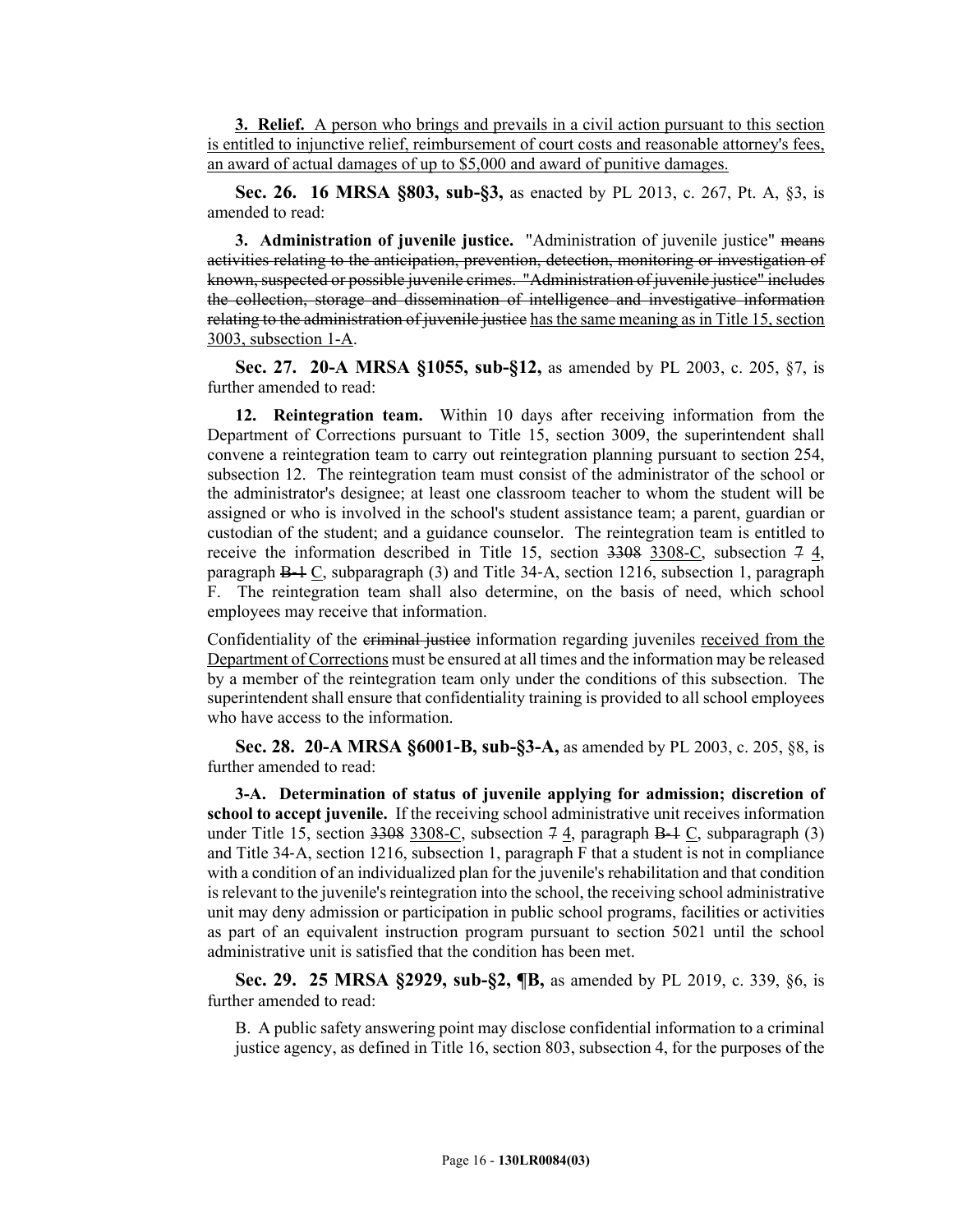administration of criminal justice, as defined in Title 16, section 803, subsection 2, and the administration of juvenile justice, as defined in Title 15, section 3308‑A 3003, subsection  $\frac{1}{2}$ , paragraph A 1-A, related to a 9-1-1 call;

**Sec. 30. 25 MRSA §2929, sub-§4, ¶B,** as amended by PL 2019, c. 339, §7, is further amended to read:

B. To a criminal justice agency, as defined in Title 16, section 803, subsection 4, for the purposes of the administration of criminal justice, as defined in Title 16, section 803, subsection 2, and the administration of juvenile justice, as defined in Title 15, section  $3308-A3003$ , subsection  $\frac{1}{2}$ , paragraph A 1-A, related to a 9-1-1 call;

**Sec. 31. 34-A MRSA §1001, sub-§10-A,** as amended by PL 2015, c. 470, §14, is further amended to read:

**10-A. Investigative officer.** "Investigative officer" means an employee of the department designated by the commissioner as having the authority to conduct investigations of crimes or juvenile crimes relating to the security or orderly management of a facility administered by the department and engage in any other activity that is related to the administration of criminal justice as defined in Title 16, section 703, subsection 1 for the purposes of the Criminal History Record Information Act or as defined in Title 16, section 803, subsection 2 for the purposes of the Intelligence and Investigative Record Information Act, the administration of juvenile criminal justice or the administration of juvenile justice and who is certified by the Board of Trustees of the Maine Criminal Justice Academy as a full-time law enforcement officer.

**Sec. 32. 34-A MRSA §1001, sub-§21,** as enacted by PL 1987, c. 633, §1, is repealed.

**Sec. 33. 34-A MRSA §1001, sub-§22,** as enacted by PL 2015, c. 470, §16, is amended to read:

**22. Administration of juvenile justice.** "Administration of juvenile justice" has the same meaning as in Title 15, section  $3308-A3003$ , subsection  $1$ , paragraph A 1-A.

**Sec. 34. 34-A MRSA §1214, sub-§4,** as amended by PL 2015, c. 470, §17, is further amended to read:

**4. Confidentiality.** Requests for action by the office must be treated confidentially and may be disclosed only to a state agency if necessary to carry out the statutory functions of that agency or to a criminal justice agency if necessary to carry out the administration of criminal justice as defined in Title 16, section 703, subsection 1 or the administration of juvenile criminal justice. In no case may a victim's request for notice of release be disclosed outside the department and the office of the attorney for the State with which the request was filed.

**Sec. 35. 34-A MRSA §1216, sub-§1, ¶D,** as amended by PL 2017, c. 432, Pt. F, §2, is further amended to read:

D. To any criminal justice agency if necessary to carry out the administration of criminal justice as defined in Title 16, section 703, subsection 1, the administration of criminal justice as defined in Title 16, section 803, subsection  $2$ , the administration of juvenile criminal justice as defined in Title 15, section 3308, subsection 7, paragraph A, subparagraph (2), or the administration of juvenile justice as defined in Title 15,